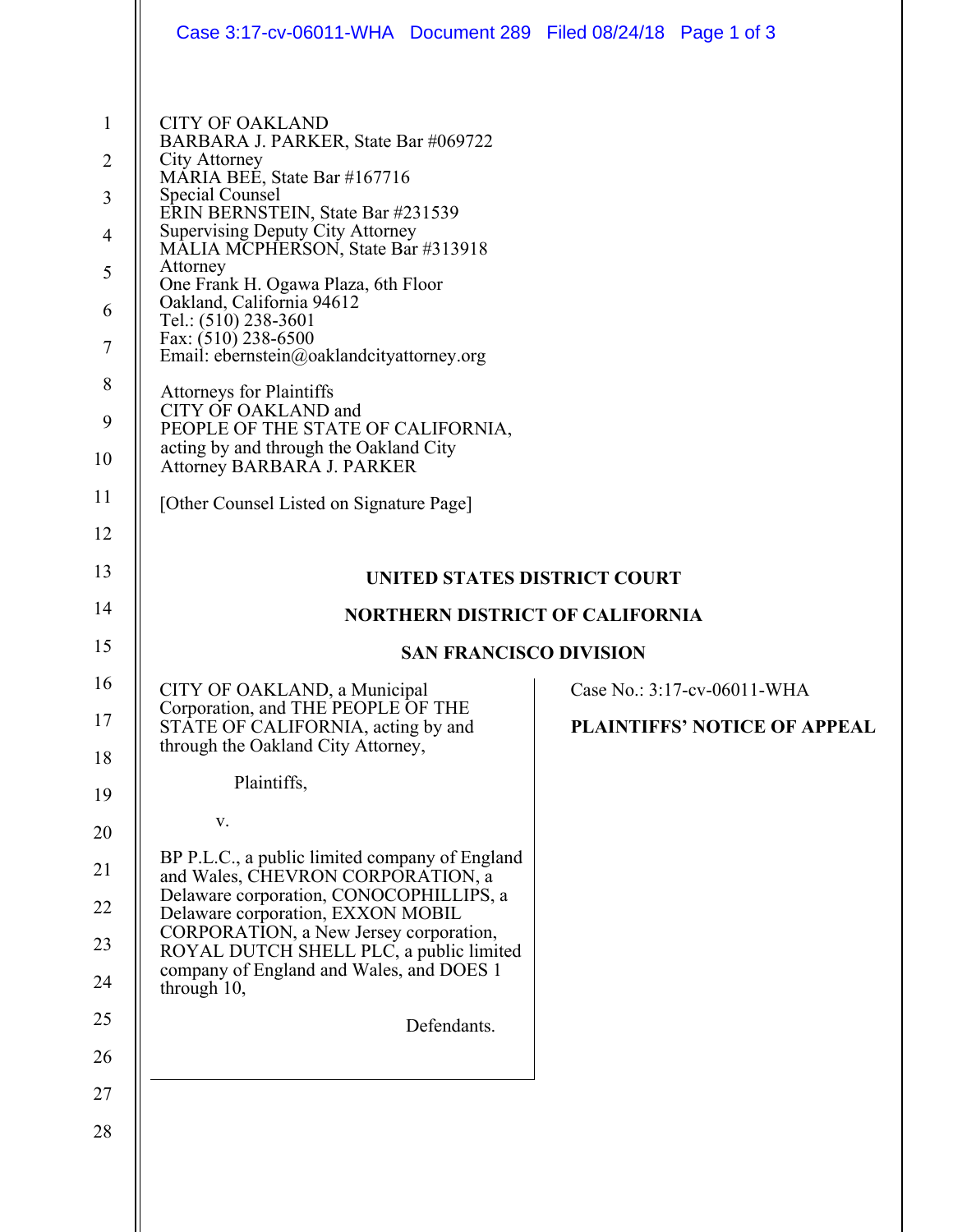| 1              | NOTICE IS HEREBY GIVEN that plaintiffs the City of Oakland and People of the State of              |                                                                                                                      |  |
|----------------|----------------------------------------------------------------------------------------------------|----------------------------------------------------------------------------------------------------------------------|--|
| $\overline{2}$ | California, acting by and through Oakland City Attorney Barbara J. Parker, hereby appeal to the    |                                                                                                                      |  |
| 3              | United States Court of Appeals for the Ninth Circuit from the following Opinions and Orders of the |                                                                                                                      |  |
| $\overline{4}$ | Court: Order Denying Motions to Remand on February 27, 2018 (ECF No. 134), attached hereto as      |                                                                                                                      |  |
| 5              | Exhibit A; Order Granting Motion to Dismiss Amended Complaints on June 25, 2018 (ECF No.           |                                                                                                                      |  |
| 6              | 283), attached hereto as Exhibit B; Order Granting Motions to Dismiss for Lack of Personal         |                                                                                                                      |  |
| 7              | Jurisdiction on July 27, 2018 (ECF No. 287), attached hereto as Exhibit C; and from the Judgment   |                                                                                                                      |  |
| 8              |                                                                                                    | entered by the Clerk of Court on July 27, 2018 (ECF No. 288), attached hereto as Exhibit D.                          |  |
| 9              |                                                                                                    | Attached as Exhibit E is the Representation Statement pursuant to Federal Rule of                                    |  |
| 10             | Appellate Procedure 12(b) and Ninth Circuit Rule 3-2.                                              |                                                                                                                      |  |
| 11             |                                                                                                    |                                                                                                                      |  |
| 12             | Dated: August 24, 2018                                                                             | Respectfully submitted,                                                                                              |  |
| 13             |                                                                                                    | ** /s/ Erin Bernstein                                                                                                |  |
| 14             |                                                                                                    | BARBARA J. PARKER (State Bar #069722)<br>City Attorney<br>MÁRIA BEÉ (State Bar #167716)                              |  |
| 15             |                                                                                                    | Special Counsel                                                                                                      |  |
| 16             |                                                                                                    | ERIN BERNSTEIN (State Bar #231539)<br><b>Supervising Deputy City Attorney</b><br>MALIA MCPHERSON (State Bar #313918) |  |
| 17             |                                                                                                    | Attorney                                                                                                             |  |
| 18             |                                                                                                    | One Frank H. Ogawa Plaza, 6th Floor<br>Oakland, California 94612                                                     |  |
| 19             |                                                                                                    | Tel.: (510) 238-3601<br>Fax: (510) 238-6500                                                                          |  |
| 20             |                                                                                                    | Email: ebernstein@oaklandcityattorney.org                                                                            |  |
| 21             |                                                                                                    | <b>Attorneys for Plaintiffs</b><br>CITY OF OAKLAND and                                                               |  |
| 22             |                                                                                                    | PEOPLE OF THE STATE OF CALIFORNIA,<br>acting by and through Oakland City Attorney                                    |  |
| 23             |                                                                                                    | <b>BARBARA J. PARKER</b>                                                                                             |  |
| 24             |                                                                                                    | ** Pursuant to Civ. L.R. $5-1(i)(3)$ , the<br>electronic filer has obtained approval from this                       |  |
| 25             |                                                                                                    | signatory.                                                                                                           |  |
| 26             |                                                                                                    | /s/ Steve W. Berman<br>STEVE W. BERMAN (pro hac vice)                                                                |  |
| 27             |                                                                                                    | steve@hbsslaw.com<br><b>HAGENS BERMAN SOBOL SHAPIRO LLP</b>                                                          |  |
| 28             |                                                                                                    | 1918 Eighth Ave. Suite 3300<br>Seattle, Washington 98101                                                             |  |
|                | PLAINTIFFS' NOTICE OF APPEAL -<br>Case No. 3:17-cv-06011-WHA                                       | $-1-$                                                                                                                |  |